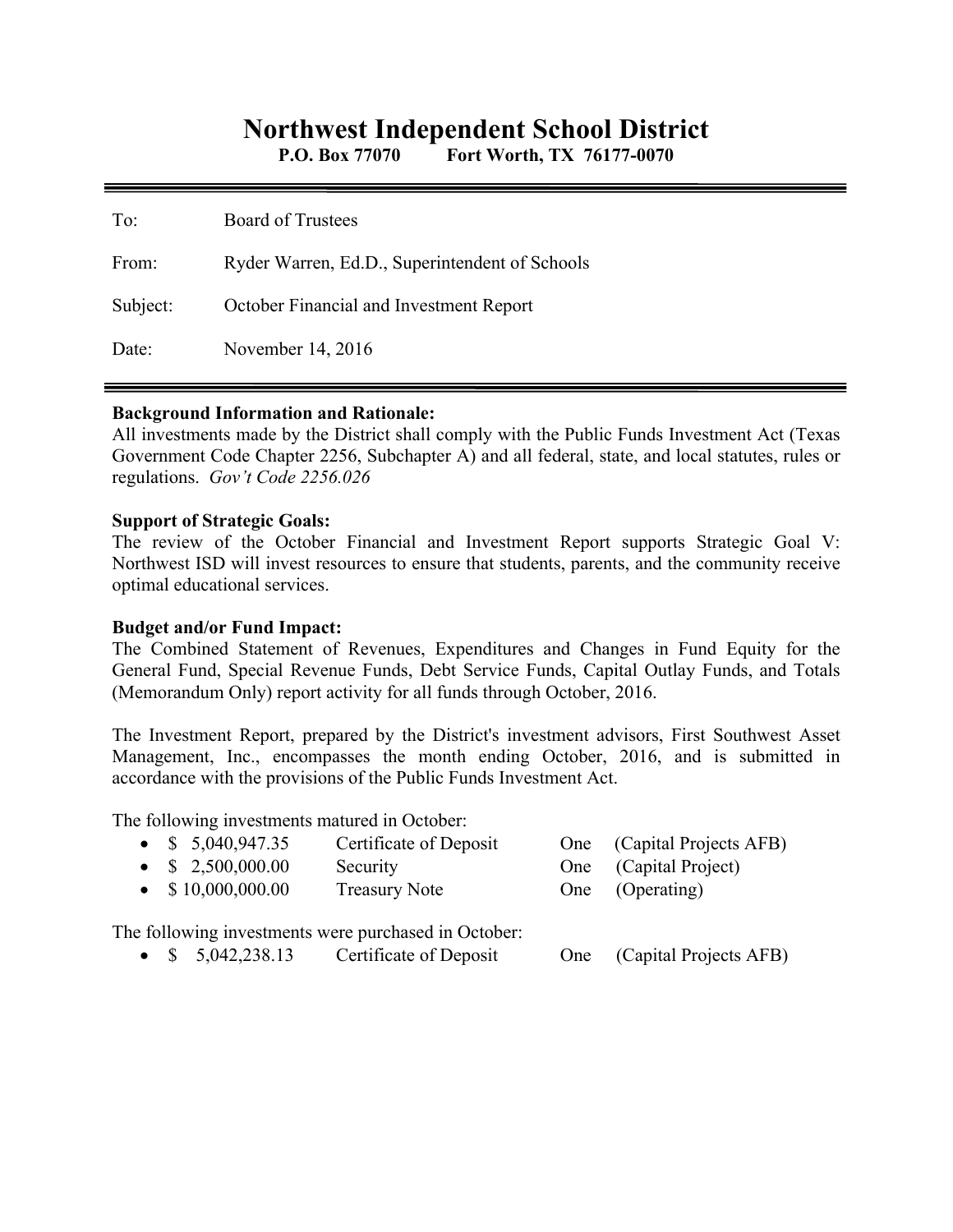Investments for the District's General Fund, Debt Service Funds, Capital Projects Funds, and Internal Service Funds total \$168,454,797.98 as of October 31, 2016.

|                               | Yield           |                     |
|-------------------------------|-----------------|---------------------|
|                               | to              |                     |
| <b>Fund</b>                   | <b>Maturity</b> | <b>Market Value</b> |
| General Fund                  | 0.642%          | 53,878,705.73       |
| Special Revenue Funds         | 0.587%          | 1,165,671.65        |
| Debt Service Funds            | 0.603%          | 22,365,485.46       |
| <b>Capital Projects Funds</b> | 0.554%          | 52,367,046.00       |
| Capital Projects Funds - AFB  | 0.591%          | 38,677,889.14       |
| Total                         |                 | \$168,454,797.98    |

Board Policy states that, "The investment portfolio shall be diversified in terms of investment instruments, maturity scheduling, and financial institutions to reduce risk of loss resulting from over concentration of assets in a specific class of investments, specific maturity, or specific issuer."

The District portfolio is concentrated in terms of **investment instruments** (Certificates of Deposit). These concerns are addressed by the low risk nature of the certificates of deposit and the maintenance of collateral by the various financial institutions to guarantee the safety of the investments.



| <b>Portfolio Composition by Security Type</b> | <b>Portfolio Composition by Issuer</b> |                    |        |
|-----------------------------------------------|----------------------------------------|--------------------|--------|
| Local Government Investment Pool              | $11\%$                                 | Texpool            | 11%    |
| Certificates of Deposit                       | 16%                                    | <b>FHLMC</b>       | 6%     |
| <b>Bank Deposit</b>                           | 12%                                    | Compass            | $12\%$ |
| <b>Agency Bullet</b>                          | 26%                                    | <b>FNMA</b>        | 16%    |
| Treasury                                      | 33%                                    | <b>US</b> Treasury | 33%    |
| <b>AGCY DISCO</b>                             | $1\%$                                  | Other Issuers      | 14%    |
|                                               |                                        | Woodhaven          | $7\%$  |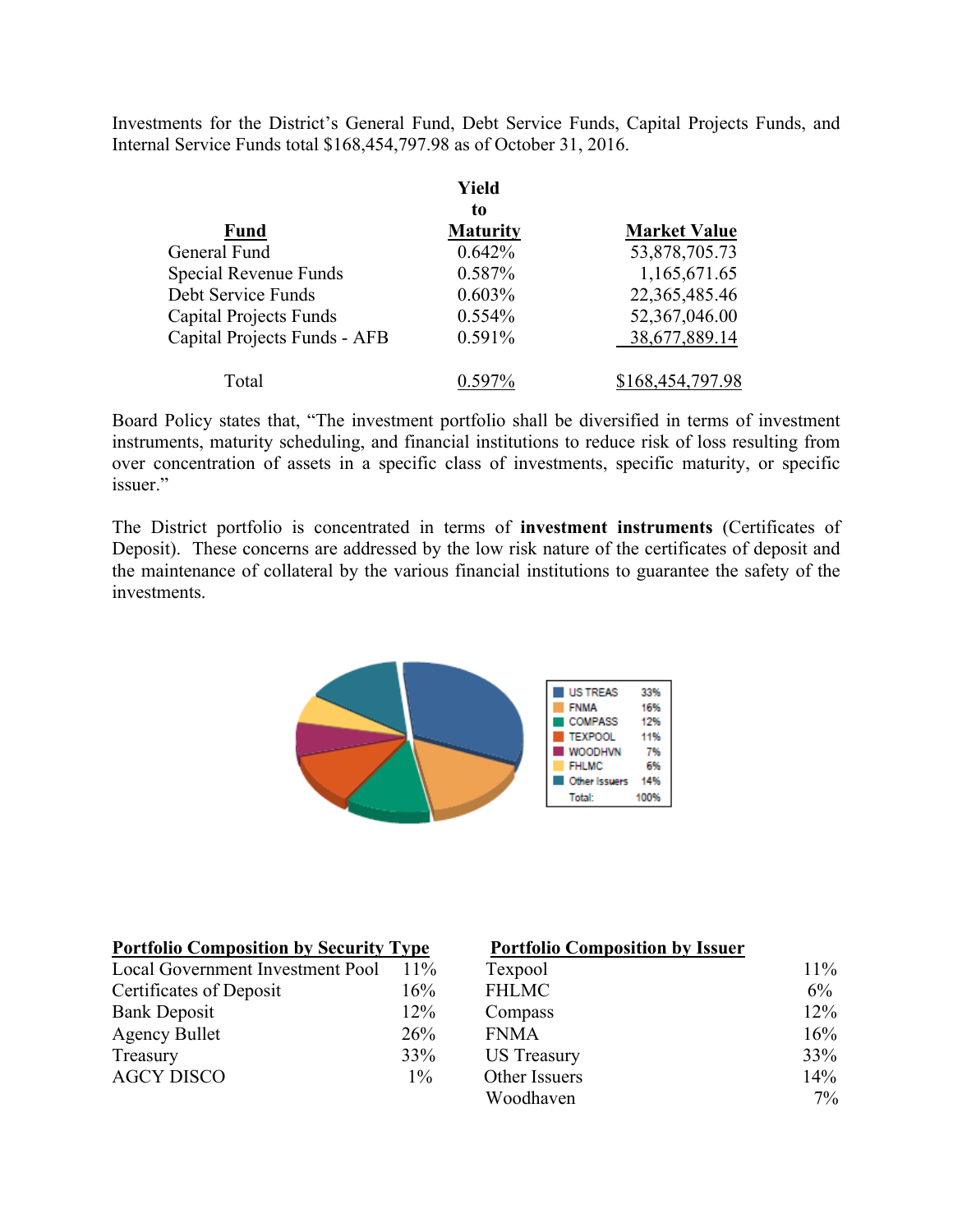

The District portfolio is diversified in terms of **maturity scheduling:** 

## **Maturity Schedule**

| Overnight       | 24 <sup>%</sup> | 39,930,144.34 |
|-----------------|-----------------|---------------|
| $0 - 3$ Months  | $21\%$          | 34,754,182.18 |
| $3 - 6$ Months  | 23%             | 38,625,138.39 |
| $6 - 12$ Months | 33%             | 55,145,333.07 |

The District portfolio currently outperforms all the **benchmark comparisons**.



Note 1: CMT stands for Constant Maturity Treasury. This data is published in Federal Reserve Statistical Release H.15 and represents an average of all actively baded Treasury securities having that lime remaining until mat .<br>Sents an average of all actively traded Treasury securities having that time remaining until maturity. This is a

Note 2: Benchmark data for TexPool is the monthly average yield.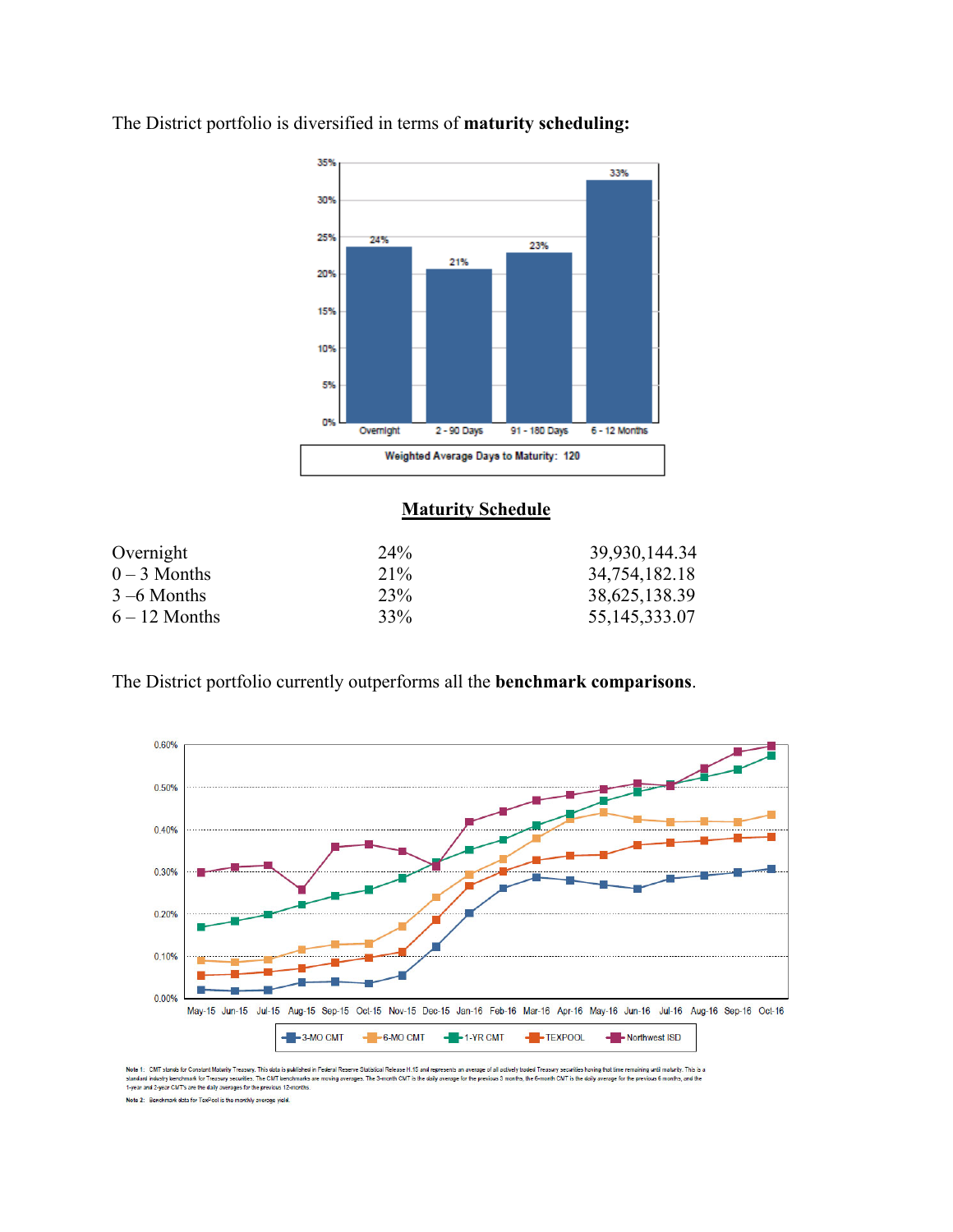

## The **TexPool Economic & Market Commentary for November, 2016**, notes that,

## **Moving forward with gusto**

The money market sector just had its Y2K event.

Turns out nothing in the financial sphere shut down, malfunctioned or blew up the morning of Oct. 14, the date by which institutional prime and tax-free funds had to adopt a floating NAV. There wasn't a need for a flurry of media calls or panicked client calls or systematic disruption. Actually, Oct. 14 was also similar to Y2K in that preparation paid off. We at Federated worked very hard to make the transition smooth. It also helped that some firms went to the floating NAV ahead of the deadline, alleviating the pressure.

Bottom line is that the cash-management industry is still here and going strong despite the SEC reforms. We are thrilled to finally get back to what we do best: preserving client assets while pursuing the best return. It is important to realize that, while the industry underwent a seismic change in which \$1.1 trillion moved from prime and muni funds into government funds, nearly all of that money remained in the money market space. It still has \$2.6-\$2.7 trillion in total assets under management. Our floating NAV funds have not deviated from the new four-decimal point reporting mandate, meaning shares have retained their value of \$1.0000. A few other companies' funds did, but it was due to late asset flows, not to any market-wide movement.

So it wasn't a sigh you heard from Federated offices on Oct. 14, it was a collective inhale as we jump into the new world with enthusiasm. And there are plenty of good reasons for it.

One is that we are now able to push our prime funds' weighted average maturity (WAM) back out to where we have traditionally had it: in the 40-50 day range. This is good news in itself because it means our assets have stabilized. The main reason we had to shorten it to single digits was to make sure we had ample liquidity to handle redemptions.